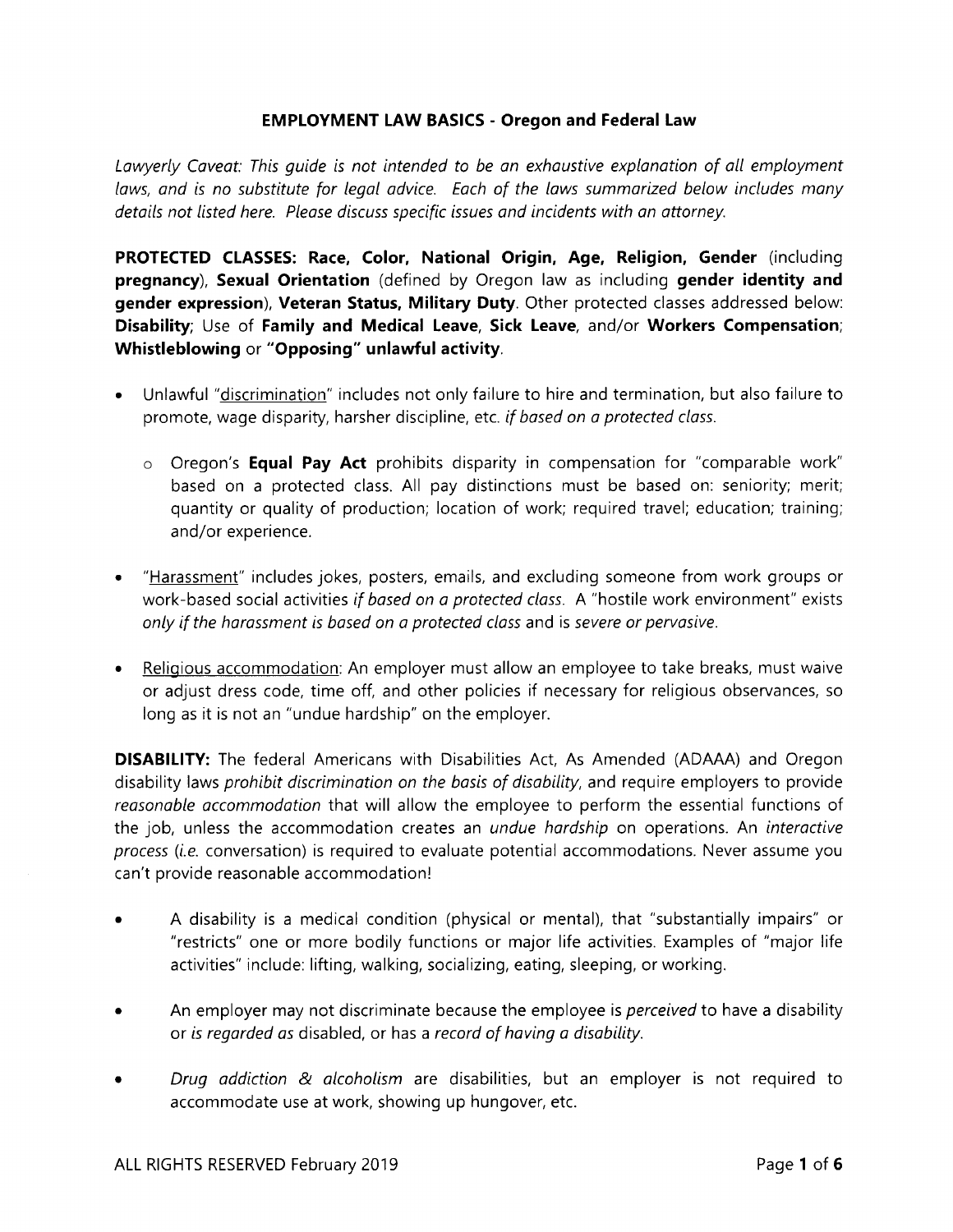NOTE: You cannot require an employee to attend counseling, seek medical assistance, take his/her medication to mitigate a condition, or seek treatment for addiction (except as part of <sup>a</sup> Last Chance Agreement based on a failed drug test or being impaired at work in violation of company policy). You may require a "fitness for duty" medical examination if the exam is "job related ond consistent with business necessity," ond you have an "objectively reasonoble bosis" to believe s/he is currently unable to perform the essential functions of the job.

Use of or request for FAMILY AND MEDICAL LEAVE. The Oregon Family Leave Act (OFLA) covers employees with 25 or more employees; the federal Family and Medical Leave Act (FMLA) applies to employers who have at least 50 employees (total, at all locations).

- o Strict rules apply to eligibility, deadlines for responding to a request, communicating with health care provider, covered family members, and other details.
- FMLA and OFLA provide 12 weeks unpaid leave per year. OFLA provides additional 12 weeks of unpaid leave for pregnancy leave, plus an additional 12 weeks' unpaid sick child care leave if taken during the same leave year as the birth, adoption or fostering of a child. Leave can be taken all at once or intermittently.
- Covered absences: leave for the employee's own serious heolth condition (including pregnancy), for a family member's serious health condition, parental leave (birth, adoption, or placement of foster child); bereavement leave; care for sick child; leave if military spouse is colled to duty.
- Employer must pay for health insurance while on leave, to the same extent as before leave.

SICK LEAVE. Portland employers with 6 or more employees must provide paid leave; Outside Portland: employers with 10 or more employees must provide paid sick leave; all others must provide unpaid leave.

- Employees begin accruing sick leave on the first day of employment, and must be allowed to use sick leave after 90 days on the payroll. The minimum accrual is 1 hour of sick leave/3O hours worked. Employees must be allowed to earn up to at least 40 hours per year of sick leave, and must be allowed to roll over unused sick leave from year to year, unless you front load the full 40 hours for all employees (even part-time). Employees must receive written notification of their accrual of, eligibility to use, and use of sick leave, no less than quarterly.
- Qualifying absences: All OFLA absences regardless of whether the employer is covered by OFLA, or the employee is eligible for OFLA leave; non-serious health condition or preventative care of the employee or employee's family member; domestic violence/sexual assault/harassment/stalking leave (under Oregon law); public health emergency/medical\_determination that it's unsafe for employee to come to work).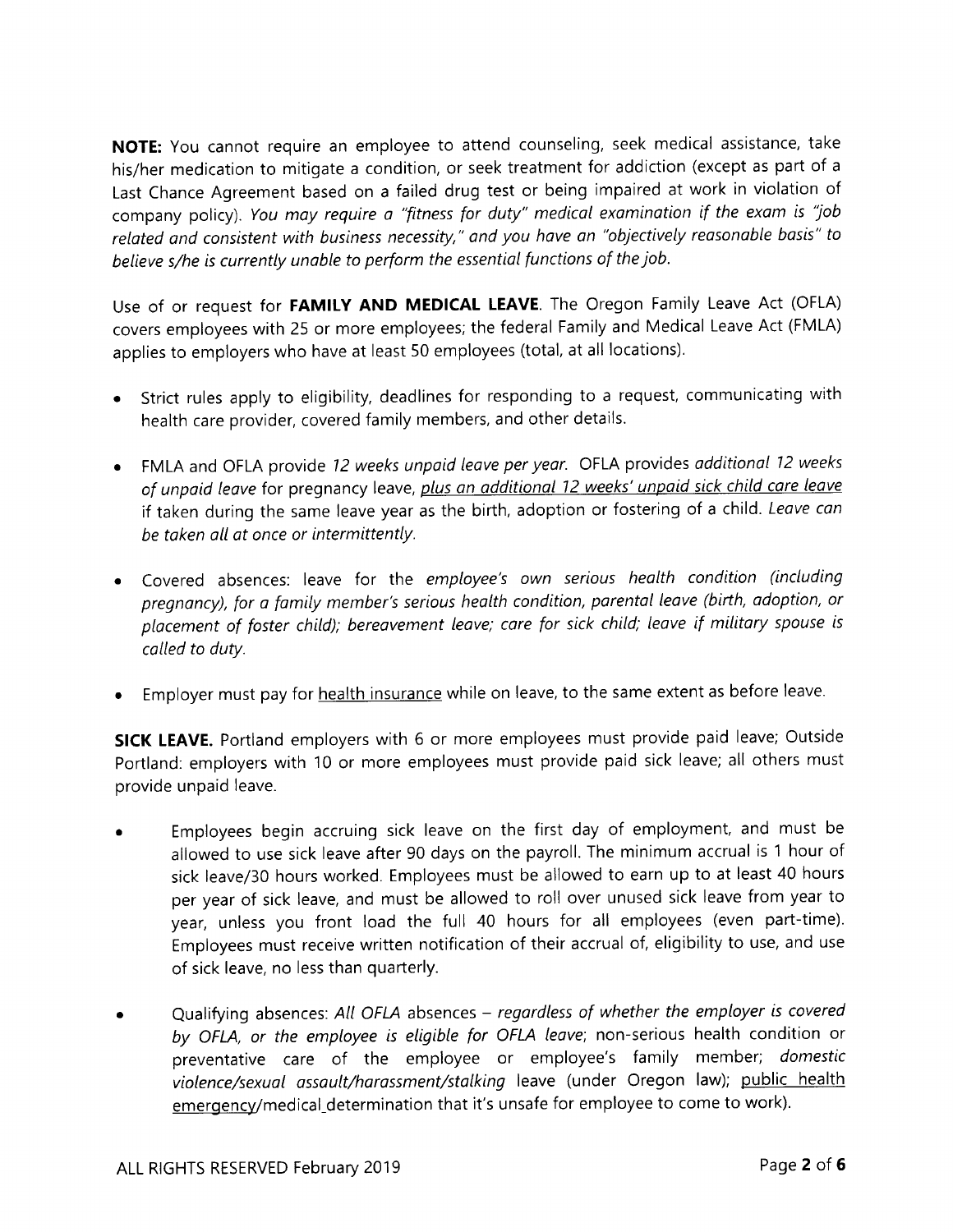Use of the **WORKERS COMPENSATION** system. All employers must provide workers compensation coverage, (and must assist the employee in filling out the paperwork, getting medical attention, and filing a claim), unless a statutory exemption applies.

- . Employers with at least 6 employees must refrain from discriminating against an employee who has reported an on-the-job injury.
	- o "Discrimination" includes harassing or making fun of an employee, demoting the employee upon return to work, excessively scrutinizing the employee's work, etc.
- Employers with at least 6 employees must provide light duty if there is any available (but employers do not have to create a light duty position). Employers with at least 21 employees must reinstate employee to the same job, once the employee is released to work. Light duty and reinstatement rights last for 3 years from the date of injury, unless one of the events outlined by law occurs first.
- Under Oregon law, an employer may not count medical leave under OFLA concurrently with workers' compensation leave, but may count FMLA leave. Also, an employee who refuses <sup>a</sup> bona fide offer of light duty, who is eligible for OFLA, is automatically on OFLA.

A NOTE ABOUT ILLNESS, INJURIES, AND DISABILITIES: No "magic words" are required- a comment like "l'm hurt," or "l'm sick," should prompt a quick analysis (with additional questions if necessary - though you don't have to initiate the interactive process every time someone calls in sick!). The goal is to determine whether sick leave, medical leave, disability accommodation, and/or workers compensation are implicated.

**OSHA:** All employers must have either a safety committee or safety meetings. https://osha.oregon.gov/OSHAPubs/0989.pdf. Employers with 10 or more employees must maintain a record of serious injuries and accidents in the workplace on the OSHA 300 Log (certain employers are exempt), and must report electronically annually.

WHISTLEBLOWING; COMPLAINTS: Most complaints against the company are protected by law - even if they are incorrect! Filing a lawsuit or government agency complaint against the company is protected; filing an unemployment claim, or testifying at someone else's lawsuit, or for someone else's unemployment claim; reporting illegal activity; (internally) reporting acts that the employee reasonably believes are a violation of local, state, or federal law (wage shortages/overtime problems, safety hazards, etc.); "opposing" unlawful activity, (reporting harassment or discrimination). Also see the NLRA section below.

WAGE AND HOUR ISSUES: Damages for wage claims (misclassifying a non-exempt position as exempt, failure to pay wages, failure to pay final wages on time) include: back wages for 2-3 years; penalties of 1OO% of the wages; up to 30 calendar days'wages; interest; the employee's attorney fees - so it is critical to pay attention to these details!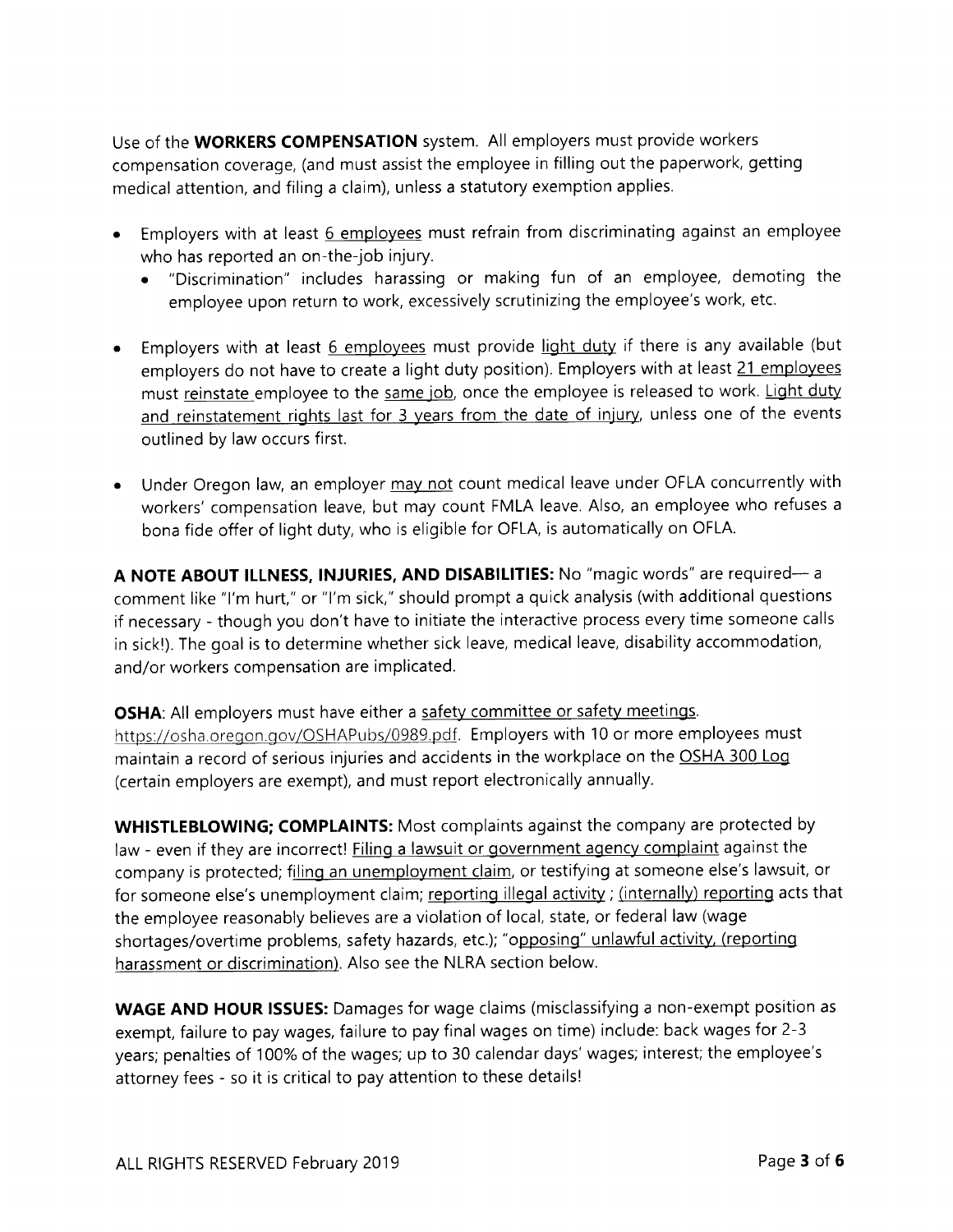- Review your positions regularly and identify each as "exempt" or "non-exempt" from overtime. There are many details and exceptions, so consult with your attorney.
- o Exempt employees: must earn the threshold amount (\$455/week under Federal law slated to go up soon; Oregon minimum wage x 40 hours under Oregon law); most common exemptions must meet duties test for executive, administrative, or professional exemption and be paid on a salary basis (no reduction for poor work, missing partial-days, or partialweek absences caused by employer, such as holidays, temporary layoffs, or snow-closures).
- o Non-exempt employees must record their time, and must take all breaks required by law; must be paid overtime (1.5 x the "regular rate" - which will include non-discretionary bonuses, most shift differential, commissions, etc.) for all hours worked over 40 in any work week. (Special rules apply to manufacturing and related industries).
	- . Required by law: 1O-minute paid break for every four hours worked, a half-hour unpaid meal period for every shift of at least 6 hours (if lunch is interrupted, entire period must be paid). Some exceptions apply.
- No deductions from wages (other than taxes or other amounts required by law) unless (a) the deduction is for the employee's benefit (such as repaying a payroll draw or a charitable donation) and (b) the employee authorizes the deduction in writing. If an employee owes you money or steals from you, send him/her an invoice, file criminal charges, and/or file <sup>a</sup> lawsuit - no "self-help" deducting from paychecks.
- o New Predictive Scheduling rules apply to large enterprises in hospitality, lodging, and restaurant businesses.

SOCIAL MEDIA, BUSINESS REPUTATION, AND CONFIDENTIALITY Under the National Labor Relations Act (NLRA), employers may not prohibit non-supervisory employees from publicly criticizing their employer if the criticism can be characterized as "concerted activity," that is, working together with others to improve the terms and conditions of employment. Oregon law protects the right of all employees (including management) to disclose compensation information, except employees who obtain wage information as part of their jobs.

- . Employers may not require applicants or employees to: give the password to the employee's personal social media account; allow the employer to access the employee's personal social media account; post anything about their employer on the employee's personal social media accounts (*i.e.* require the employee to essentially advertise for the employer).
- . Employers may prohibit employees from disclosing trade secrets, copyrighted information, other confidential financial or business information. However, a broad prohibition on taking pictures or recording conversation violates the NLRA.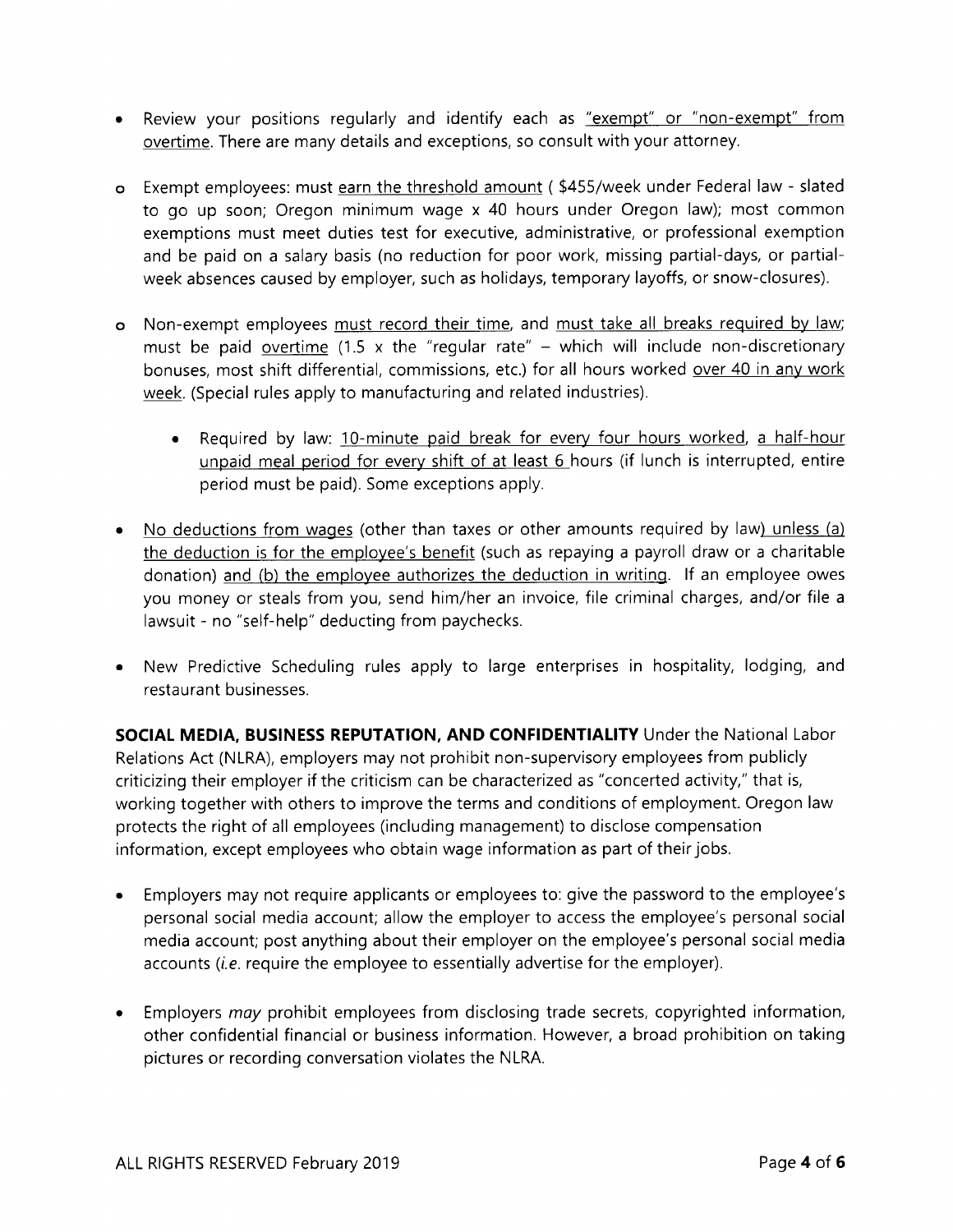## LESSER.KNOWN PROTECTED CLASSES AND PROH!BITED ACTIVITIES

- . Protected classes: Marital Status; Employment Status (You may not refuse to hire someone who is currently unemployed); Discrimination based solely on family relationship is prohibited (but nepotism is not prohibited, and you may prohibit a family member from working in a position of supervisory authority over another family member); academic degree in theology or religious occupation; expunged juvenile record; garnishment.
- Leave Laws: Crime Victim Leave; Domestic violence, harassment, sexual assault, or stalking leave (You must allow leave to seek counseling and/or legal help or other assistance. You must also provide "reasonable safety accommodation"); Oregon Military Family Leave; FMLA Exigency Leave, Military Caregiver Leave; breaks to express milk for nursing mothers.
- . Jury duty. No discrimination or interference, may not require use of paid leave for jury duty. lnsurance continuation rules apply in some situations.
- . Religious or political meetings. Employers may not require attendance at a meeting if the "primary purpose" is to discuss religious or political matters (including unionization).
- . Onsite automated external defibrillators ("AEDs") required in some facilities.
- Credit History: Under Oregon law, employers may not require a credit report as a condition of hire or continued employment, unless the individual's credit history is "substantially jobrelated"-and must notify, in writing, of the requirement and the reason.
- **.** Criminal history. Employers may not inquire about or require an applicant to disclose criminal history until after an interview or, if no interview is conducted, after a conditional job offer. Criminal background checks must be authorized by the applicant or employee, using a form and procedure that complies with the Fair Credit Reporting Act.
- **Hiring.** Use of False advertising of wages or other terms of employment is prohibited, as is Use of a breathalyzer, polygraph, psychological stress or brain-wave test or genetic test in hiring process. You must allow employees to sign up with OregonSaves if you don't offer <sup>a</sup> retirement program.
- Post-Termination. Blacklisting is prohibited, also "the use of force or misrepresentation" to keep employee from getting a new job. Under Oregon law, an employer who gives <sup>a</sup> reference "is presumed to be acting in good faith." Oregon law provides continuation of insurance for those not eligible under COBRA.